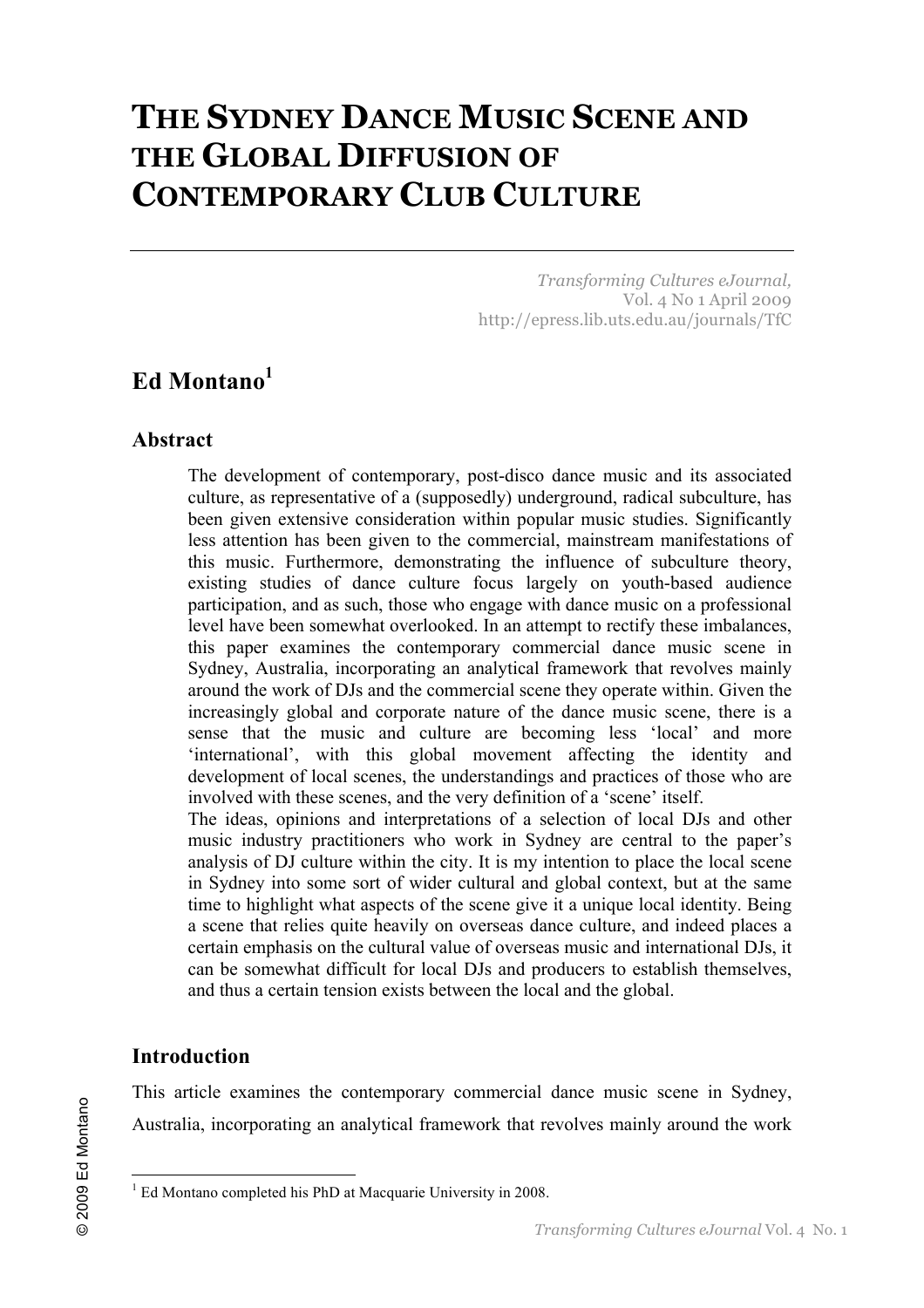of DJs and the commercial scene they operate within. In using the terms 'dance music' and 'dance culture', I am referring to the 'commercial', DJ-played music that one can hear in such Sydney clubs as Home, The ArtHouse, Slip Inn, and Tank, and at various bars, pubs, festivals and events within the city area. Dance music has a central role not just in the culture of the city, but also socially and economically, and on a wider geographical scale. The article is intended to complement and add to analysis that has previously been conducted of Sydney, and Australian, dance music culture (examples being Murphie and Scheer, 1992; Homan, 1998; Gibson and Pagan, 2000; Brookman, 2001; Luckman, 2002; Brennan-Horley, 2007).

The ideas, opinions and interpretations of a selection of local DJs and other music industry practitioners who work in Sydney are central to the article's analysis of DJ culture within the city. My arguments and observations are based on ethnographic research I conducted in the Sydney dance music scene between 2002 and 2006. In addition to the requisite nights out clubbing, this research involved qualitative interviews with twenty-one people (DJs, journalists and promoters) conducted over a period between September 2004 and October 2005. All interviews were conducted 'one-on-one', as opposed to in groups, and took place in locations such as bars, coffee shops, and respondents' homes (Weber, 1999: 321). Furthermore, between September 2002 and December 2004, I was also a participant-observer, working at the Sydneybased specialist dance music store Central Station Records, and it was here I made contact with most of my interviewees, either directly, in the sense that they were customers of the store and so I came into regular contact with them, or indirectly through networks of contacts I managed to establish during my work at the store. While ethnographic research of this nature is not without problems (Thornton, 1995: 105-107), I believe this was the best methodology to employ for this particular project, and as Brennan-Horley notes, "what is clear is that detailed ethnographic research is required to understand the workforce and commercial dimensions of dance music culture" (2007: 126).

The article explores how the degree of 'global interaction' within dance music culture has generated certain mythologies and authenticities in regard to place. Certain cities and locations have been positioned as representing the point of origin for particular dance music styles, and this has subsequently impacted upon how dance music culture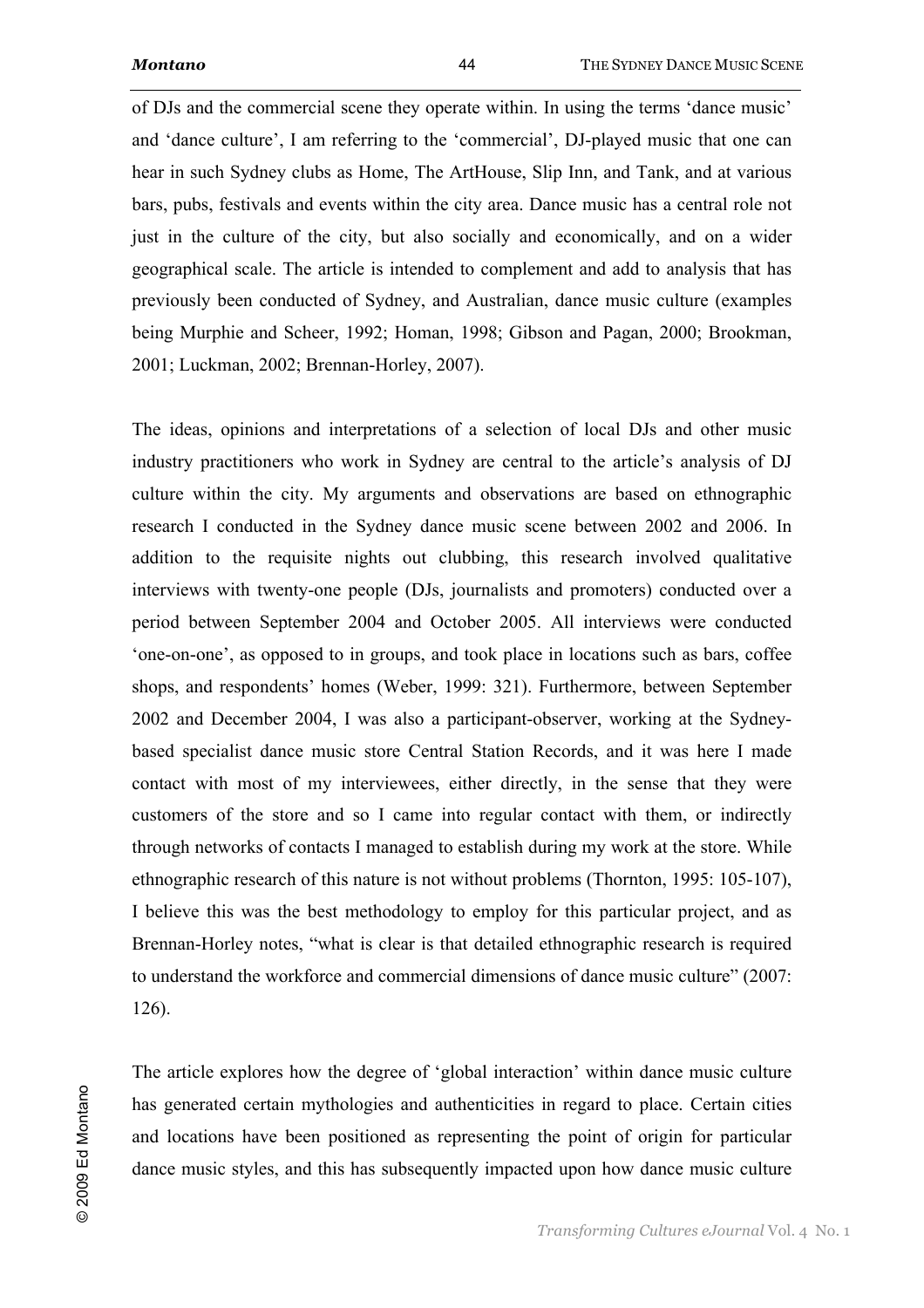has developed specifically in Sydney. The geographical diffusion of contemporary dance music and culture around the world has created notions of certain scenes being 'behind' others, in regards to such things as music, technology, and fashions. This notion of diffusion is in part drawn from the work of Kong et al. (2006) who, in their article on creative industries discourses in Asia, note how these discourses have typically been influenced by debates in the North Atlantic, and thus

A classic diffusion model could be applied in order to trace how a particular assemblage of ideas (in this case of the creative economy) radiates out from centres of production elsewhere, eventually reaching Asian locations in turn (2006: 175).

Specific urban locations have come to be regarded as central to dance music history. For participants in Sydney's dance music scene, its distance from what are perceived as the centres of dance music culture (western Europe and the USA) has affected the development of the scene, and has impacted upon the ideals and authenticities that have become ingrained within the scene. So the theme of this article concerns the idea that within dance culture there is a kind of process that runs across international space that involves the social construction of some places as 'behind' others. This idea features significantly within the discourses that surround dance music culture in Sydney (and indeed dance scenes elsewhere in the world), but obviously there are numerous assumptions contained within these discourses, and so the case of dance music in Sydney can be explored as a way of critiquing these assumptions.

Dance music history is often traced through reference to specific geographical locations, such as the development of house music in Chicago, techno in Detroit, acid house in Britain, trance in Goa, and the Ibiza scene, although this is not to say that different dance scenes all have similar characteristics drawn from a handful of places of significance. Connell and Gibson make reference to this issue when they state:

Dance music and 'techno' musical forms in the 1990s have their own histories that tend to emphasise 'authentic' origins ... Yet, experimental electronic music has been part of musical scenes across many continents, where the relatively anonymous repetitive beats and instrumental grooves of UK or American tracks are heard and enjoyed not as part of a 'passive' act of listening to overseas artists, but as the sounds and signifiers of a sub-culture that exists in distinct ways in each locality (2003: 108).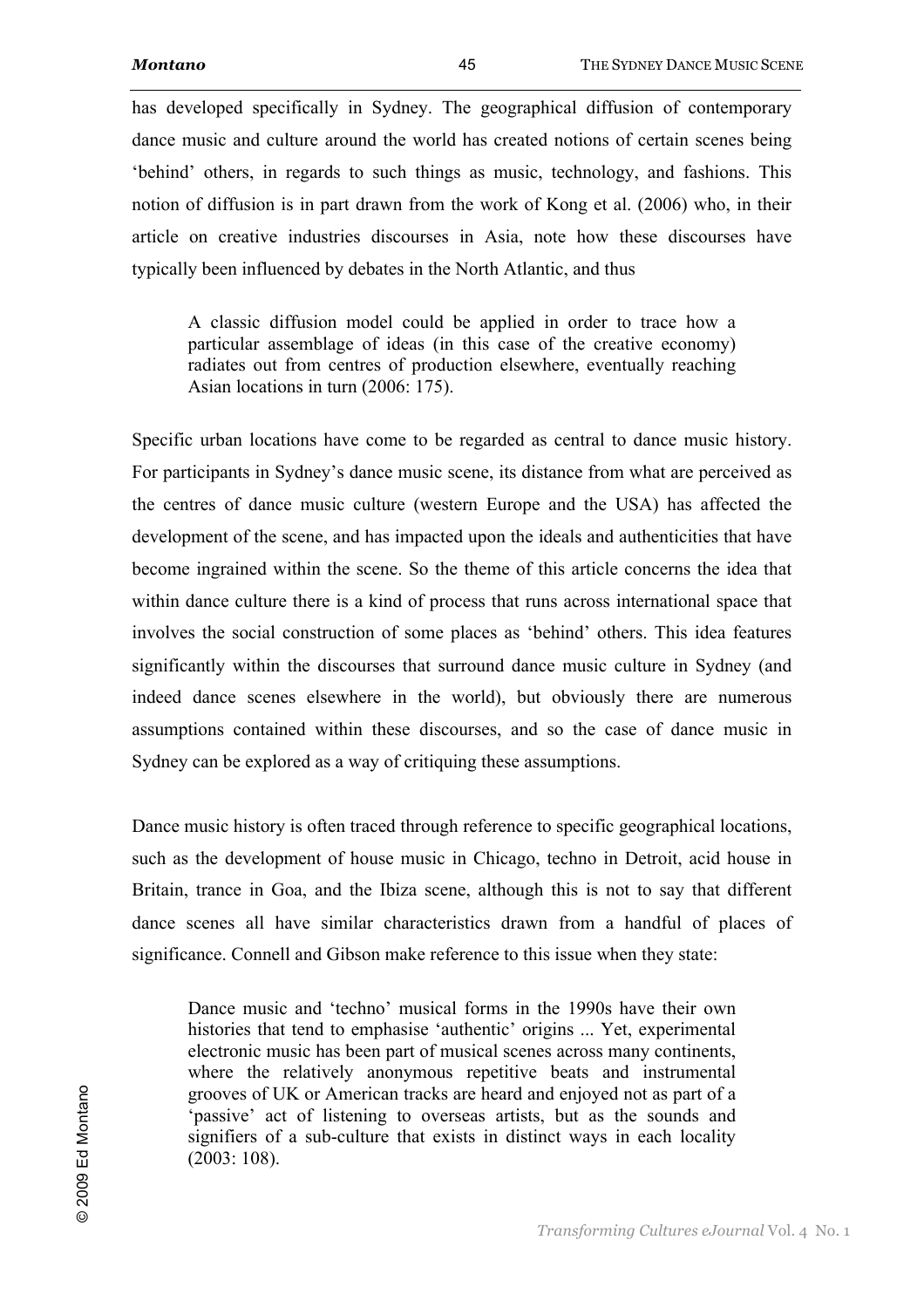It remains the case that Australian dance music culture draws extensively on the sounds and styles of Europe and the USA. Apart from the music itself being foreign in origin, much of the surrounding culture and fashion of the Australian dance music scene is also drawn from overseas, so that, as Murphie and Scheer suggest, "house music in Australia is about constructing identities using borrowed or translated signifiers" (1992: 183). It is impossible to ignore the influence that international dance culture has had on the formation and development of the Sydney dance scene, and as Susan Luckman points out,

… the wider popularisation in Australia of dance music and events in the early 1990s was fuelled, and hence participant's [sic] expectations and styles informed, in large part by the European, especially British, experience. Whether it was through fashion magazines, the growing celebrity status of overseas DJs, the accessibility at a recorded level of overseas material, or people's own travel abroad, the mythic ethos of the increasingly mainstream British scene loomed large over many Australian's [sic] consumer expectations (Luckman, 2001a: 63-64; see also Brennan-Horley, 2007: 124-125).

While all the places mentioned above certainly have their place within dance music history, it does not follow that all other scenes simply follow the trends set by these places as the culture diffuses globally, and that participants in other scenes simply passively accept and absorb the music from these places, for as Kong et al. note, there are "… nuanced ways in which ideas travel, become popular and are mutated to suit local circumstances – or indeed are not absorbed" (2006: 176).

This idea of specific geographical locations or cultures being set up, rightly or wrongly, as authentic points of origin for particular styles can be found in other areas of popular music culture. The dominant narrative within hip hop culture emphasises black America as the source and origin of rap music, and positions other places as then 'following' trends and styles through subsequent global diffusion, when in reality there are diverse hip hop scenes throughout the world that fuse local and global characteristics into unique forms. As Mitchell highlights:

Hip hop and rap cannot be viewed simply as an expression of African-American culture; it has become a vehicle for global youth affiliations and a tool for reworking local identity all over the world (2001: 1).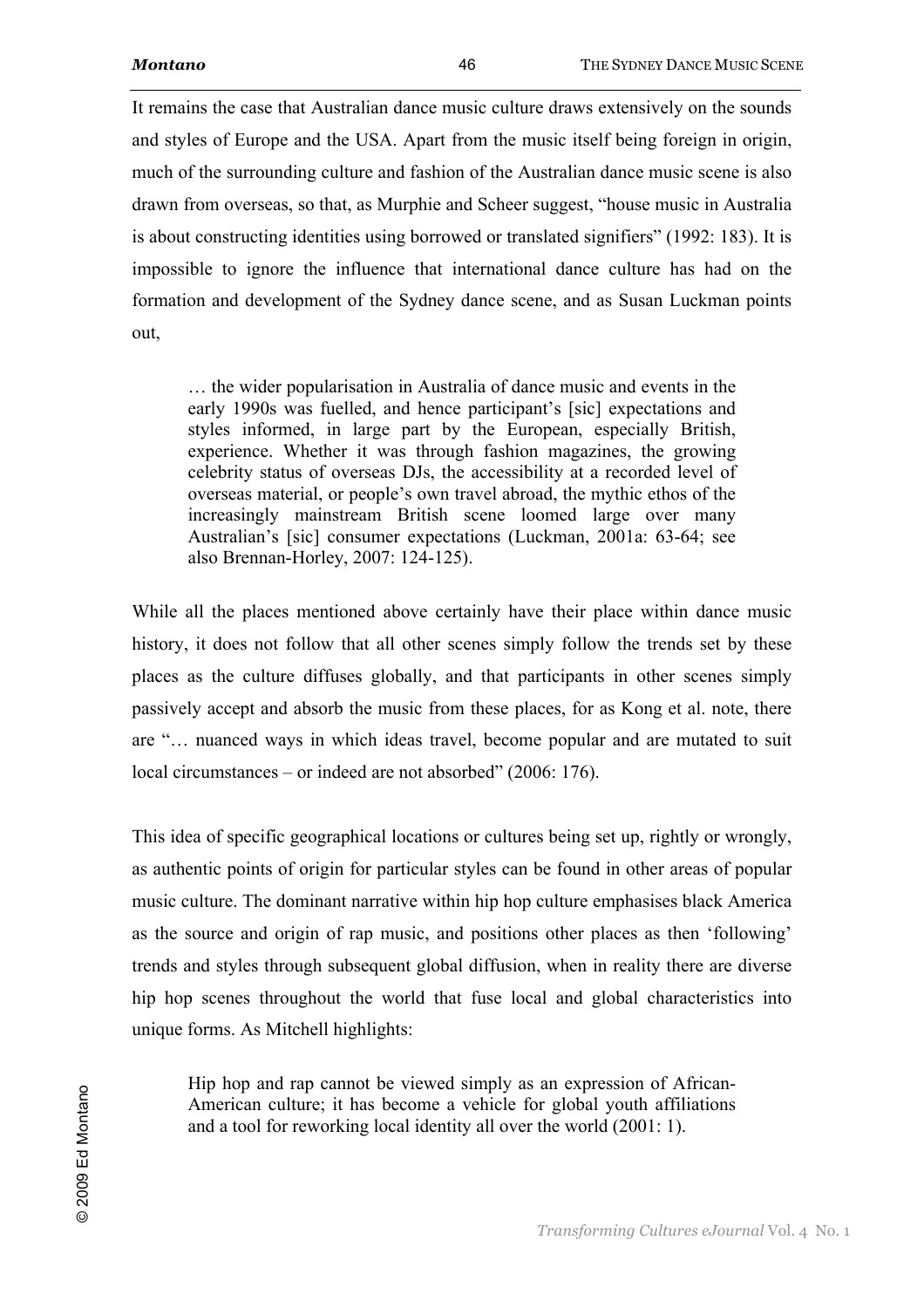Similarly, jazz has been associated with New Orleans, while punk is typically cited as originating in London and New York, to the extent that other places (for example, the Australian punk scene in the 1970s) have often been overlooked or sidelined. Yet because of the myths that have developed within popular music culture, this idea of places being put into a particular hierarchy has become quite prominent, and feeds into the way some places are constructed as 'ahead' or 'behind' others in a trend cycle. So the following discussion is intended to raise some ideas in regards to who might be behind the creation of such place-centred discourses within the Sydney dance music scene, and how these discourses develop.

With this in mind, I would suggest that it is participants within Sydney dance music culture who have constructed the city as being 'behind' the UK and the USA in fashion cycles, through such things as billing overseas DJs higher or placing prominence on their geographical origins in marketing material for club nights and festivals. This has become so pervasive within the scene that a perception has been created that equates overseas locations with the initial diffusion of contemporary sounds and styles, a perception that Sydney dance party promoters and participants continually 'buy into'.

I would suggest that this idea of Sydney as being 'behind' stems in part from the way promoters have always looked to the UK when staging parties and establishing venues. Many of the commercial dance clubs, events and club nights in Sydney today, such as Home, Sublime, Tank, and Chinese Laundry, were based, to a certain extent, on UK 'superclubs' such as Ministry of Sound, Renaissance, and Cream, employing extensive advertising campaigns, brand names and recognisable logos to promote their venues and nights. As Brennan-Horley notes, "mirroring developments in England, 'superclub' brands surfaced in Australia" (2007: 125). Sydney DJ Trent Rackus acknowledges the impact the opening of Home had on the Sydney scene, in that the size of the club and the financial support behind it were on a scale far greater than anything else in Sydney's clubbing landscape:

The scene changed a lot when Home nightclub got up and running. These were overseas investors who had plenty of money, and they started offering big money to international DJs which made it a lot harder for [the smaller promoters] to compete (Interview, 2004).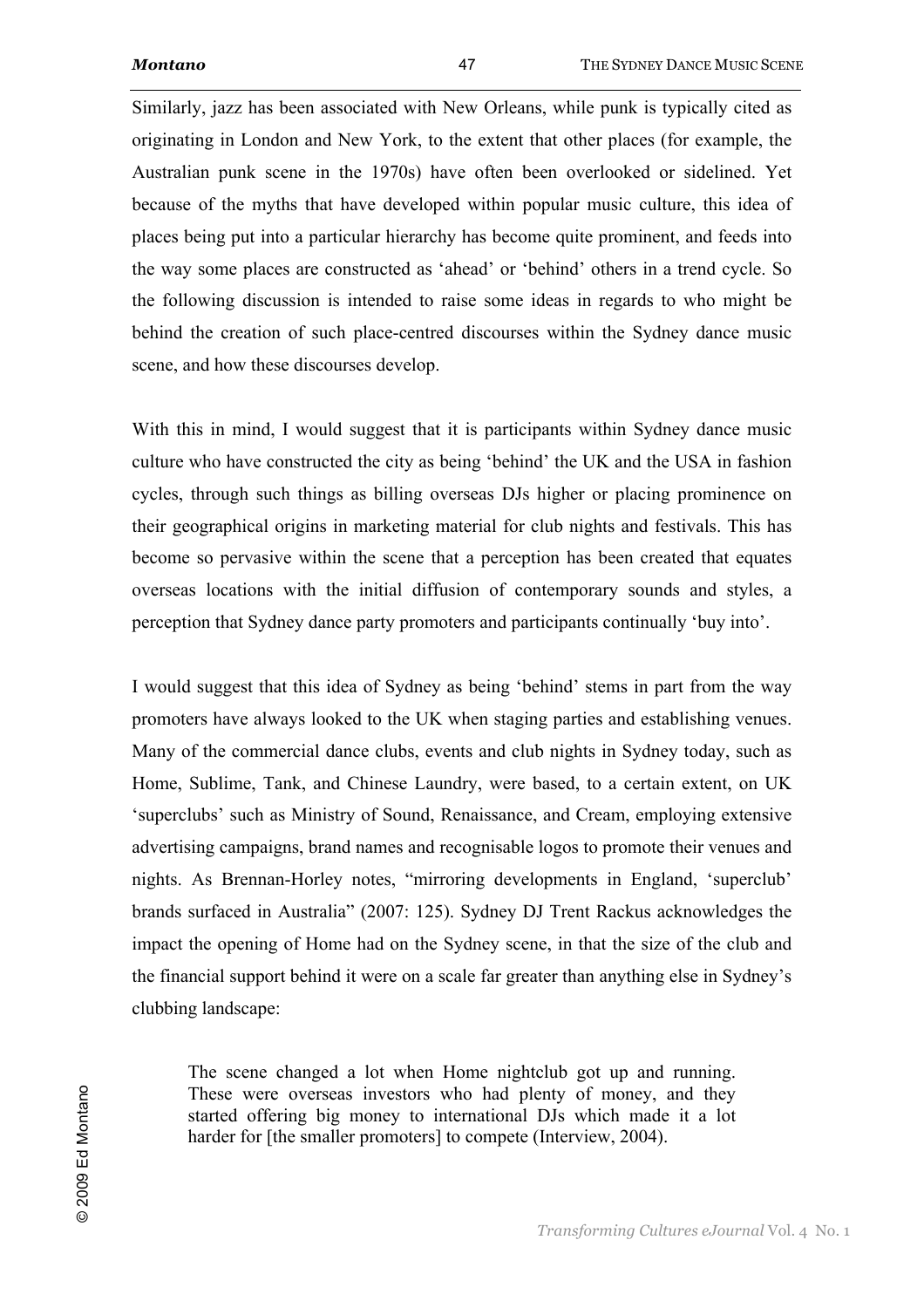So putting this emphasis on international DJs, and thus by extension international dance culture, raises this idea of the music and the culture diffusing from overseas locations. This can be traced further back in the history of the Sydney dance scene, in that it is widely acknowledged that the dance parties and raves that were put on in the late 1980s and early 1990s were based on UK models of the warehouse party, partly because they were put on by British backpackers or 'expats', which in turn can be seen as generating the perception in Sydney of Britain as one 'authentic' source of origin for dance music culture. Sydney DJ and electronic music performer Seb Chan acknowledges the influence British rave culture had on the developing rave scene in Sydney:

[The free party scene was] very similar [to the scene in the UK]. There were some local variants on all of that, like anywhere there's always going to be local variations. The whole rave thing, I guess, moved from the Hordern party scene here to rave as a result of British tourism. A lot of those early rave DJs were expats. People who had come out here and then stayed on… Sugar Ray, Phil Smart, all those people… (Interview, 2005).

# **The impact of technology**

The Sydney scene exists around music imported from overseas, which, three or four years ago, could be seen, in part, as a result of the decline in vinyl production in Australia. Today, with the increasing use of the internet as the source from which DJs obtain most of their music, whether in the form of physical product (most likely to be CDs, as opposed to vinyl) or as digital downloads, it is becoming far easier to access music from all corners of the globe, which obviously has a direct impact upon the musical content of the scene in Sydney. In previous years, when DJs relied solely on vinyl, the time it took for this vinyl to reach Australia meant that the notion of the Australian dance music scene as being 'behind' its counterparts in the northern hemisphere was very much a part of the discourse that surrounded the scene. Yet this has now been almost entirely eradicated, given the immediacy in obtaining music that new technology facilitates, although interestingly, geographical distance still dominates the discourses of Sydney dance music culture, so that

… proximity and physical distance still matter in explaining the spreading popularity of ideas, despite the advent of new information and telecommunications technologies that were meant to overcome 'frictions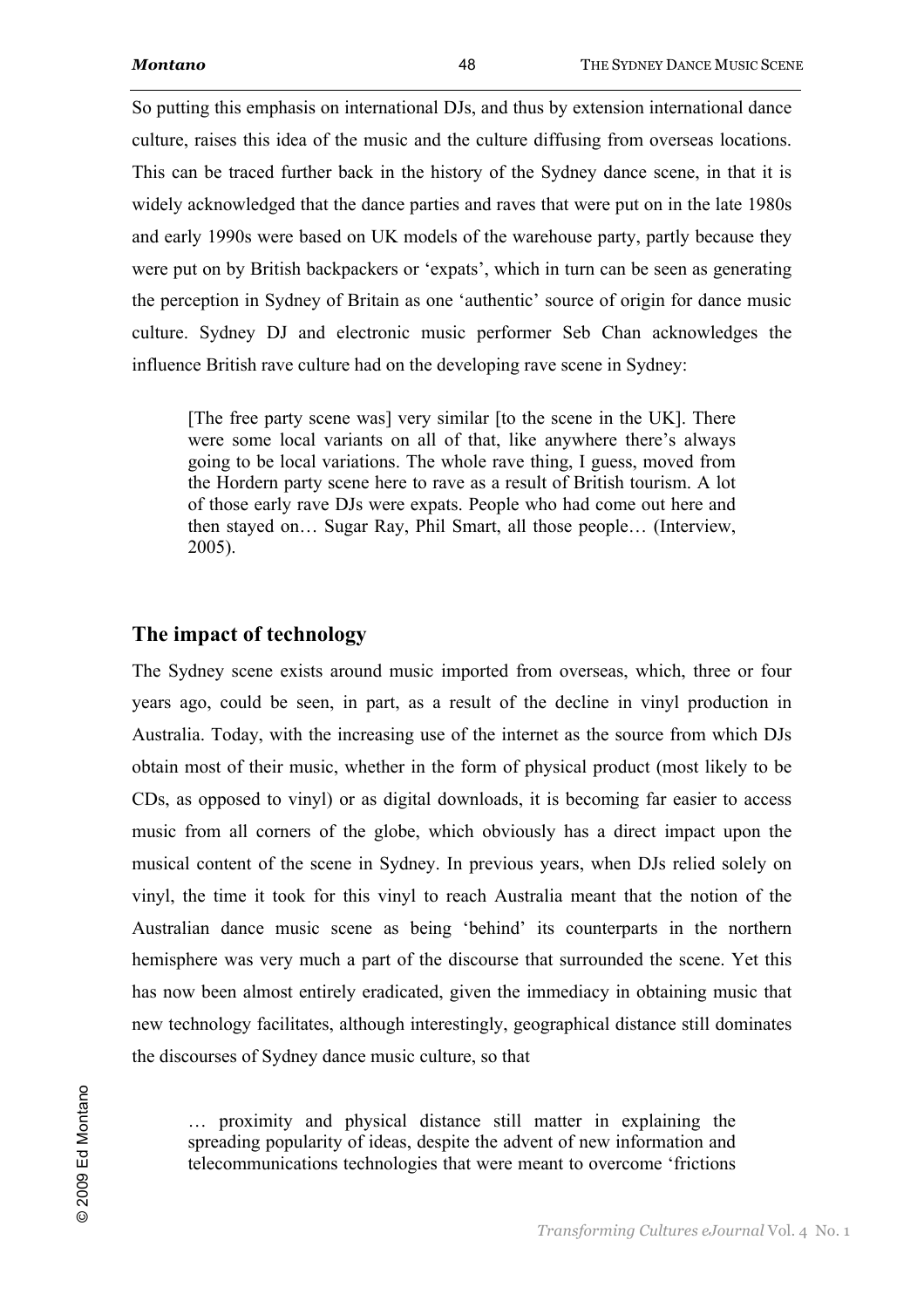of distance' and produce an immediacy in information flow through new technological-economic networks (Kong et al., 2006: 175).

The majority of this music originates from the USA and Britain. Yet this does not dictate that participants in the Sydney scene have a passive role as followers of trends and developments abroad. It is rather the case that its participants acknowledge the centrality of these two geographical locations to the creation and continued existence of dance culture, and therefore position the music that comes out of them as of significant cultural value. Dance music is not dismissed or rejected for not being local in origin, but rather it is accepted simply as a representation of 'dance culture' as a complete whole. Concerns of 'localism' and 'internationalism' may make themselves evident in media discourse around the scene, but for the DJs and the clubbers, such concerns are an irrelevance during the ritual of the 'night out'.

Obviously, the commercial availability, and indeed unavailability, of this music will impact upon the shape of the local scene. In this sense, it can be argued that the Sydney dance music scene is shaped and defined, in part, by the music that is imported into the city from abroad, and thus the decisions of record store owners and DJs in selecting this music have a direct impact upon the music that participants in the scene are exposed to. As such, the central tenets and ideologies of dance culture do not reside in notions of tensions between local product and imported product, but rather in unique and specifically local interpretations and articulations of a wider, globally diffused dance culture. As Sydney DJ Alan Thompson (who, prior to moving to Australia in 2004, lived and worked in the UK, and therefore is particularly well-placed to comment on the international scope of dance culture) highlights, the influence of the UK scene is felt not just in Australia, but all over the globe, and as he explains, this is of no major concern for most clubbers because of the fact the very nature of contemporary dance music and club culture is inherently global:

I think the dance music scene as it is today is completely imported, all around the world, from the UK. I do really believe that. Having DJed since 1990 and travelled all over the world, I've seen various countries change over the years, and what is predominant in that change is that the clubs themselves are marketing themselves, and their music policies, and the DJs, to what the UK does. You could stand in a club in Tokyo, in Montreal, in New York, or Singapore, or even Sydney, close your eyes and without knowing what is going on, you could be in a club in England. I do think that they do try to emulate what goes on in the UK,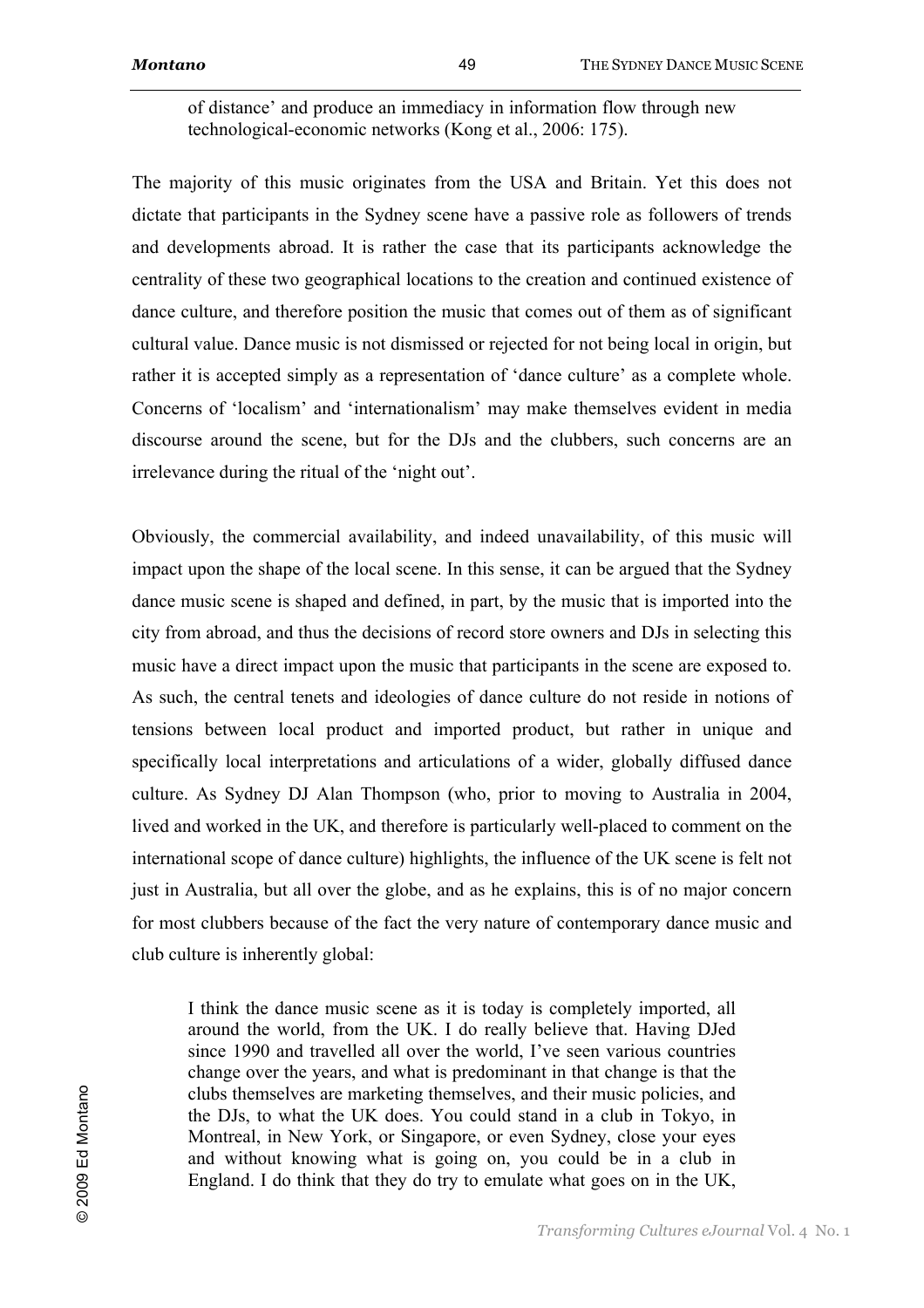which is a good thing... The dance scene has a worldwide identity. I really believe that dance music is a world phenomenon, and we are all dancing to the same beat, but in different countries (Interview, 2005).

A few years ago, prior to the widespread use of the internet, the belief that the scene was temporally 'behind', in the sense that music that originated in the UK or US was already a few months old by the time it was imported into Australia on vinyl, was firmly ingrained within the Sydney scene, and indeed Australian dance music culture as a whole. In fact, such a scenario was typical of scenes all around the world, and the time-lag between the release of a record in one particular scene and its subsequent distribution around the world served to create, in part, an unbalanced and fractured international dance culture, with different scenes being at different phases in their development musically and stylistically. As Will Straw highlighted in 1991, "coexisting regional and local styles within dance music are almost always at different stages within their cycles of rising and declining influence" (1991: 381).

Yet the perception of the Australian dance scene as being 'behind' is somewhat unsupportable, given the rapid facilities and channels that now exist for the worldwide distribution of music through the development of the internet and digital download technology. It is in this sense that dance culture is becoming more 'international', with geographically disparate scenes being closer in their stages of musical development than ever before. With this shorter timeframe for accessing and obtaining music, it would seem Straw's suggestion that, "the availability of vinyl has become one of the important ways in which national musical cultures remain differentiated" (2002: 175), is becoming less applicable for dance culture. As DJs rely less on the physical commodity of vinyl, and make increasing use of digital media, the international interconnectedness of dance culture will become even more developed. Sydney DJ and electronic music performer Seb Chan explains how certain practices intrinsic to DJ culture and the use of vinyl are being carried over into the use of digital forms, such as the notion of the 'dubplate', in the process breaking down the stylistic boundaries and markers that used to divide scenes in different geographical locations:

I know lots and lots of DJs who are getting MP3 dubplates, effectively, via peer-to-peer, officially from artists, directly to play out at parties. It is totally bypassing borders, as such, because it is possible now. So it is hard to say now that these scenes have boundaries. They don't have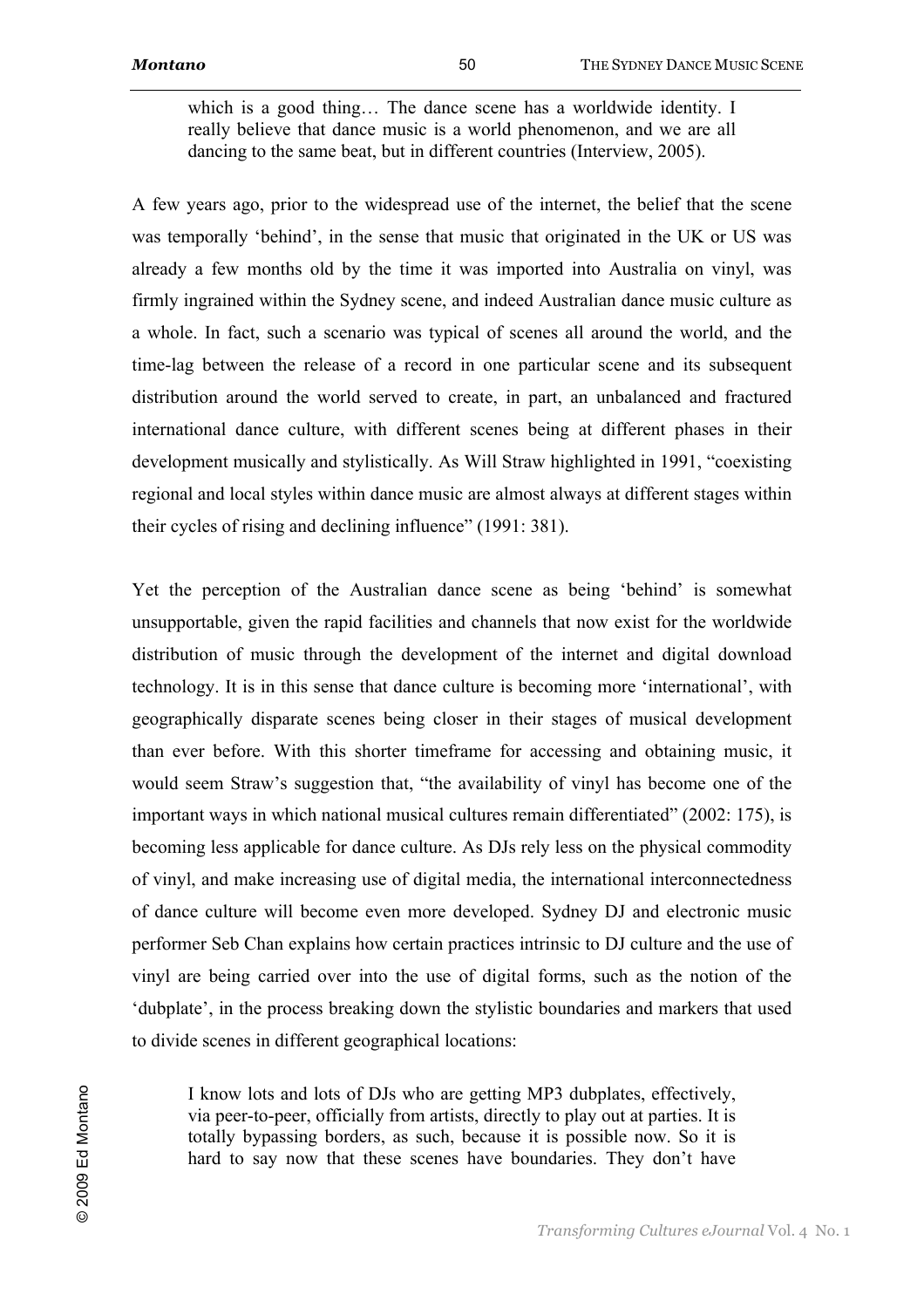national borders nowadays, but they certainly did before the ability to transmit music became so easy (Interview, 2005).

This idea of a 'global network' of dance scenes is reinforced by the increasing use of the internet, as opposed to the more traditional form of the retail record store, as the source from which most DJs purchase their music. Several of the DJs I interviewed explained how they are now bypassing the traditional 'bricks and mortar' local record store in favour of both websites of overseas physical stores (such as Perfect Beat in L.A.) and digital download websites (such as beatport.com), in order to obtain the freshest and newest tracks. I know from my experience in music retail that it can often be easier for a customer to obtain music that has yet to be released in Australia from an overseas store, rather than attempt to order it via their local store, either because the supplier and distribution networks a store deals with cannot source that particular release, or because there are delays in ordering and shipping. Furthermore, with the increasing audio quality of digital downloads, it is making more financial sense to avoid paying for imported 12-inch vinyl, which typically retails in Australia for approximately \$20, and which would probably get you the original track and three remixes, and instead make use of the internet. As Sydney DJ Paul Goodyear highlights:

In the last couple of weeks I've just started downloading stuff from websites such as beatport.com, where you pay US\$1.49 and you're able to access [a particular] track. This site [features] a lot of new producers who put their music up on the site, and it won't be released for probably a couple of months. So for less than two Australian dollars per track, you've got something that's way ahead of release, the quality is fantastic, and it's much cheaper than spending twenty bucks on a piece of vinyl (Interview, 2005).

The development of the internet has thus created a 'global distribution network' within dance music culture, making it easier to buy music from different countries and easier for music to be distributed around the world. Discussing the formats he uses when DJing, Sydney DJ Alex Taylor acknowledges the way technology has made it easier and cheaper to obtain the latest music from around the globe, so that he now sources most of his music as downloads from the internet, which he then puts on to CD, as opposed to purchasing vinyl from record shops in Sydney, while he also highlights how technology has made it easier for DJs and producers in different geographical locations to share and distribute music: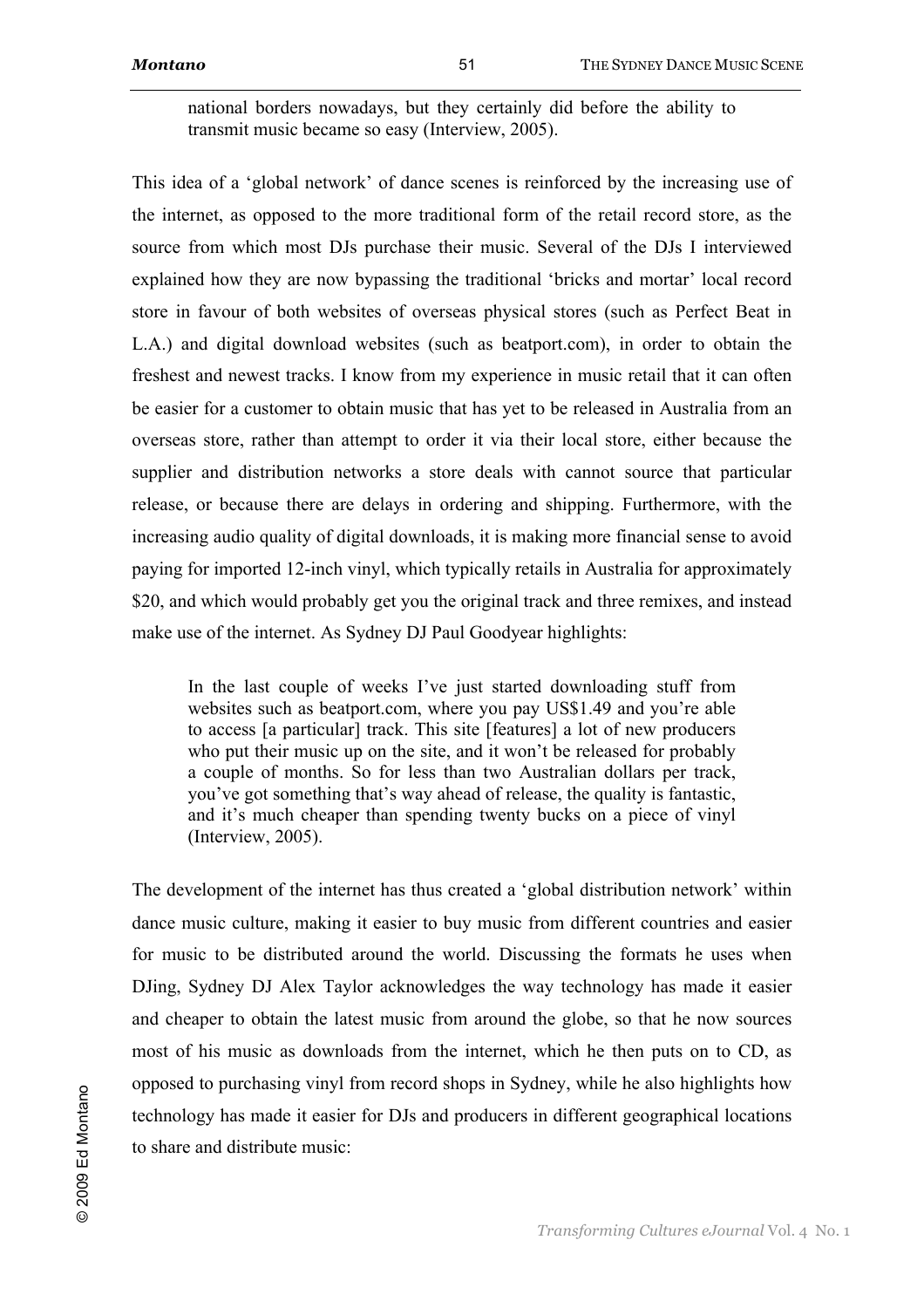I use both [vinyl and CDs], although I'm using more CDs now than I used to, probably sixty-five to seventy percent CDs now. It's just so much easier and quicker. I'll get [music] from traxsource.com. It is US\$1.99 for a track, but you'd pay AUS\$17 or \$18 here for it. You get it straight away, and then I'm seeing it [in record shops here] three weeks later… A lot of those record companies [that sell their product on the Internet] actually still make slightly more money than they would have if they'd actually had to press it all up on vinyl. So they're making the same amount of money, but are able to sell it for less, so they're cutting out some middleman somewhere… I don't think vinyl will always be around. I never thought I would say that, and it's been around a lot longer than people said it would be, they said it was dead a long time ago, but so many people I talk to are just all about CDs. If you're a producer/DJ, you finish a track, and instead of bothering to put it out on to vinyl, you're just giving it out to all your mates on CD as a promo. It is so quick and easy. You can even share it with instant messaging now. They've done [a track] in London and can send it to you in Sydney straight away. You've got it that night (Interview, 2005).

Yet for all this discussion of how technology is bringing geographically separate scenes closer together and eroding the sense that Australian dance music culture 'lags behind' British and American scenes, we cannot simply take the perspective that there is a unified global dance music culture that transcends national boundaries and divisions. There is a certain unrealistic idealism contained within such a perception, and also a demonstrative lack of understanding of the way locality and identity serve to create place-specific dance scenes that have unique operational practices and infrastructures. Describing local dance culture as simply imported does, in turn, provide an overly simplistic and narrow interpretation of the specifically local developments and progressions in Sydney's dance scene. As Kong et al. note, "internationalising discourses do travel effectively, but are inflected by place-specific geographies" (2006: 181).

# **The festival factor**

Something which has served to emphasise the uniqueness of the Sydney dance music scene in recent years, but at the same time has contributed to the sense of Sydney being constructed as 'behind' other scenes, is the recent surge in popularity of daytime dance music festivals. As dance culture has become an increasingly commercial enterprise, there has been the development of a party circuit that focuses on large, annual, festivallike events, as opposed to the weekly nights of club culture, with these events being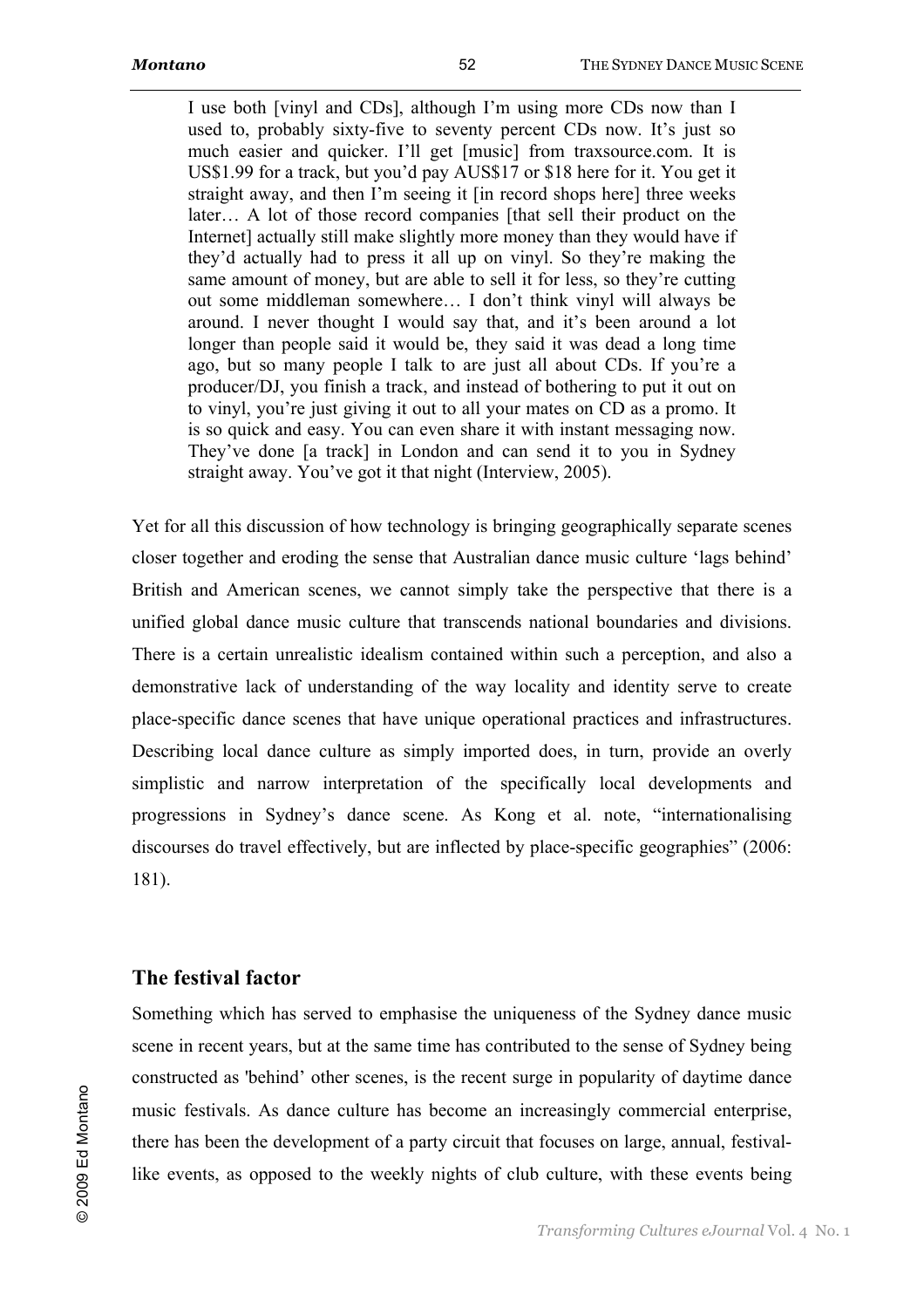staged away from the traditional environment of the club, at locations such as parks and other open public spaces, and being held during the day, rather than the more traditional night-time and early-morning hours when club culture is most typically experienced. Examples of such parties that are specific to the Sydney scene include the one-day dance music events put on by Fuzzy during the spring and summer months, such as Field Day (an annual dance music event held in Sydney's Domain park area on New Year's Day, which is one of the key events in the Sydney dance music calendar, with a capacity of 20,000), Parklife (an annual dance music event held over one day in Sydney's Moore Park, which in 2005 took place on Sunday October 2), and Harbourlife (an annual dance music event held over one day in Sydney's Fleet Steps area, adjacent to the Royal Botanic Gardens, which in 2005 took place on Saturday November 26). These events have become increasingly popular over the past five years, and have, in part, initiated a shift away from night-time clubbing and more towards daytime dancing, with extensive DJ line-ups, and the more popular international DJs promoted as headline acts over numerous local DJs. This billing of overseas DJs higher than their local counterparts, and placing emphasis on their geographical origins in marketing material, most certainly contributes to the construction of mythologies in regard to place and dance music, and has subsequently generated a perception within the Sydney dance music scene that the fact a DJ is from London or New York somehow makes him or her more culturally credible or more highly skilled than a DJ from Sydney.

With his company Fuzzy, John Wall is responsible for staging Field Day, Parklife, Harbourlife, and other dance parties in Sydney. It can be argued that the emphasis these events place on international acts and DJs has led to the mythologizing of overseas dance culture, and has subsequently led to Sydney being perceived as 'behind' other dance scenes. Discussing this idea, Wall highlights the educational value of international DJs, describing how they help to further the knowledge and understandings clubbers have of dance culture as a global phenomenon, while he also acknowledges the appeal for clubbers that is inherent within the irregularity of international DJ performances:

Some people say that they like to see an international DJ purely for the reason that they know they are not going to see them for a year, so they get really excited about that DJ, as opposed to a local DJ. They might really like the local DJ, but they can see him any time… At the same time, a lot of people think that if a DJ is from somewhere else they are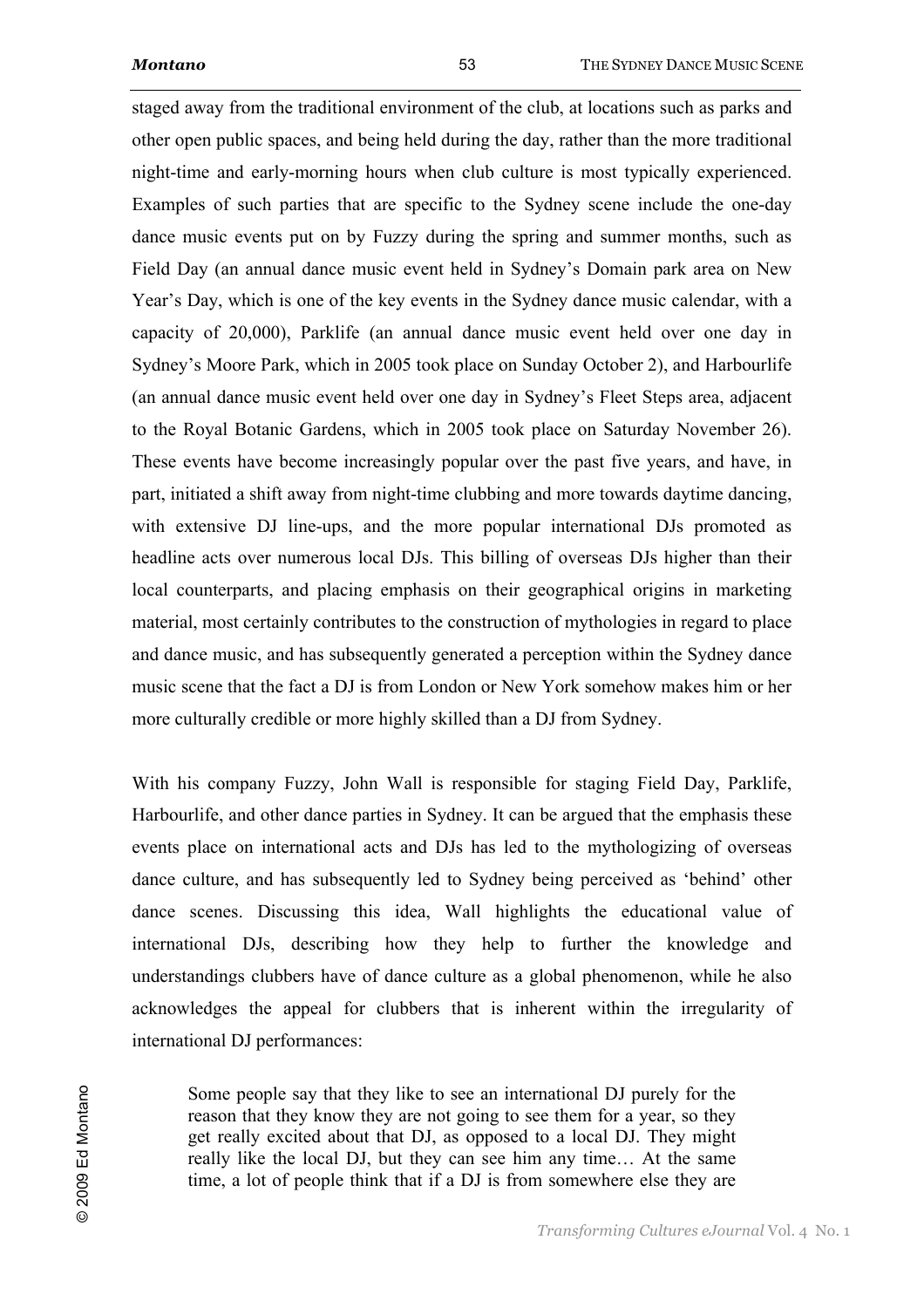better, and they don't even think about it logically. There have been discussions, like on inthemix,<sup>2</sup> or whatever, where people have just said, "Well obviously international DJs are better", and things like, "Well that's why Fuzzy put on international DJs at their parties, because they are better", and I've gone on there and said, "Well it's not as simple as that". A lot of them are big names because they have produced some kind of music. A lot of them may represent some kind of scene which is bigger somewhere else than it is here. If you get some techno DJ from Detroit, they are representing something that comes from a certain place, and so there's a real reason to have them come here. Maybe not now, but when that kind of music was not as well distributed around the world. There are areas that develop a particular sound, [so] it makes a lot of sense to bring somebody who people have heard of, that associates with that sound, and bring us their version of how they play that kind of music where they come from, and there's a lot of value in that because it expands your idea of what's going on in the world (Interview, 2005).

At the same time, however, despite placing this value on international DJs, Wall also explains how he in no way subscribes to the opinion that international DJs are in some way better than local Sydney DJs, and he describes how such an opinion is an erroneous judgement held most typically by clubbers:

I really completely reject the idea that DJs from other countries are better than DJs from Australia, and on aforementioned discussions on inthemix, I said you've got to understand that a lot of these international DJs come out here and are really impressed by the standard of the DJing in Sydney… and the reply to that on inthemix was, "It just shows that you're bringing out crap internationals", and it doesn't even matter if that's true. The fact is, they are totally ignoring the possibility that a DJ who's a big deal from overseas could think that our local DJs are good. Not everybody is like that, and plenty of people have got ears, and can hear and understand that it's not just about overseas equals better... people talk about cultural cringe, and it's very real. It's not as bad as it was when I was young, but nevertheless, because we are a long way away, and because most people going out to clubs are eighteen to twenty-five, haven't necessarily had the opportunity to go overseas, live there for a couple of years and really get involved in a similar scene, so they kind of assume that it's probably better, or bigger, or more sophisticated, or whatever, and that therefore the DJs are more skilful, it's more competitive, more music is available there, and so on and so on and so on… It's always a bit hard to get people to really give local acts and DJs the credit they deserve, and every now and then somebody makes it, like Kid Kenobi has (ibid.).

 $2$  <http://www.inthemix.com.au> is a website dedicated to dance music culture in Australia, with news, reviews, email forums, photo galleries, online ticket sales, and club listings all featured on the site, and with each state capital city within Australia (Sydney, Canberra, Melbourne, Brisbane, Adelaide and Perth) receiving focus, so that the site caters specifically for the scenes at the local urban level, as well as

the national level. The site name is typically abbreviated by those within the scene to 'inthemix'.

 $\frac{1}{2}$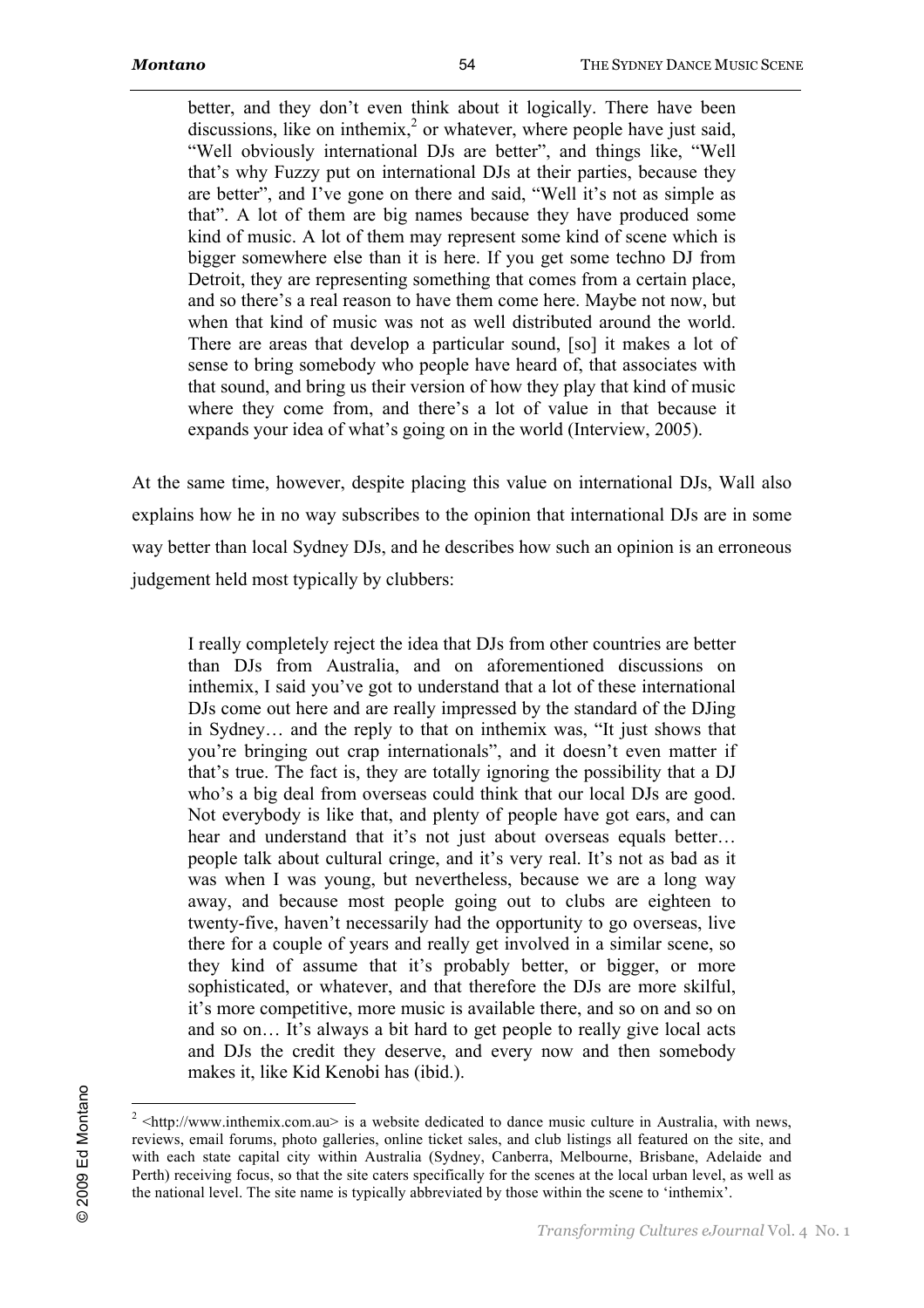The local dance music media can also be seen as partly contributing to this perception of overseas DJs and dance music, and in turn constructing a geographically-based trend cycle, positioning the Sydney scene as 'behind' overseas scenes, so that Sydney is seen to 'follow' the sounds and styles that emanate, through a process of global diffusion, from scenes outside of Australia. As Sonia Sharma (editor of *3D World*, a local dance music street press publication) explains, the emphasis on international DJs in the Sydney scene is largely perpetuated by the local media, providing an example of how the media directly affect the shape and content of music scenes, and she highlights how, despite the popularity of events that have extensive international DJ line-ups, this emphasis is not always shared by the clubbers themselves:

I think there is [an over-emphasis on international DJs] by, perhaps wrongly, the media, which does include the publication I work for, and by promoters. The interesting thing is, we actually ran a signing area at Parklife and at a few other events. It's something we've just started doing, and what it involves is having the international DJs come down, and meet and greet with the public, and the amazing thing that we found was so many punters coming up saying, "Why don't you have local DJs signing?", and I think, for the punters, they realise… We continually get reviews that state, "'X' international came out to play, but 'Y' local support put on a much better set". I think the product in Australia, the DJing, is probably on par with an international level, but the emphasis is still on those big names (Interview, 2005).

Dance culture is very much a culture that is understood, articulated and explored on an international level, and thus every scene is part of the international flow and diffusion of information and music. Yet at the same time, a scene such as Sydney can be said to be less self-reliant and less self-sustaining than, for example, the dance scene in London, in that Sydney relies much more on the international traffic of DJs and music to give shape and definition to its dance scene. This is in part due to its relative marginality in the production of dance music. There is a definite sense, and acceptance on the part of DJs, that the Sydney scene is very much an imported version of dance culture in the UK, the US and Europe. Sydney DJ Trent Rackus claims the scene in Sydney

… is completely influenced by other territories. It's all because we don't have enough people producing music down here to create individual sounds. You don't hear of Australian trance or Australian garage or Australian breaks… there are Australian artists making breakbeat music, but it is music that's heavily influenced from other territories… anything that gets spat from a producer's studio from Australia, all the elements and the ingredients are imported from overseas (Interview, 2004).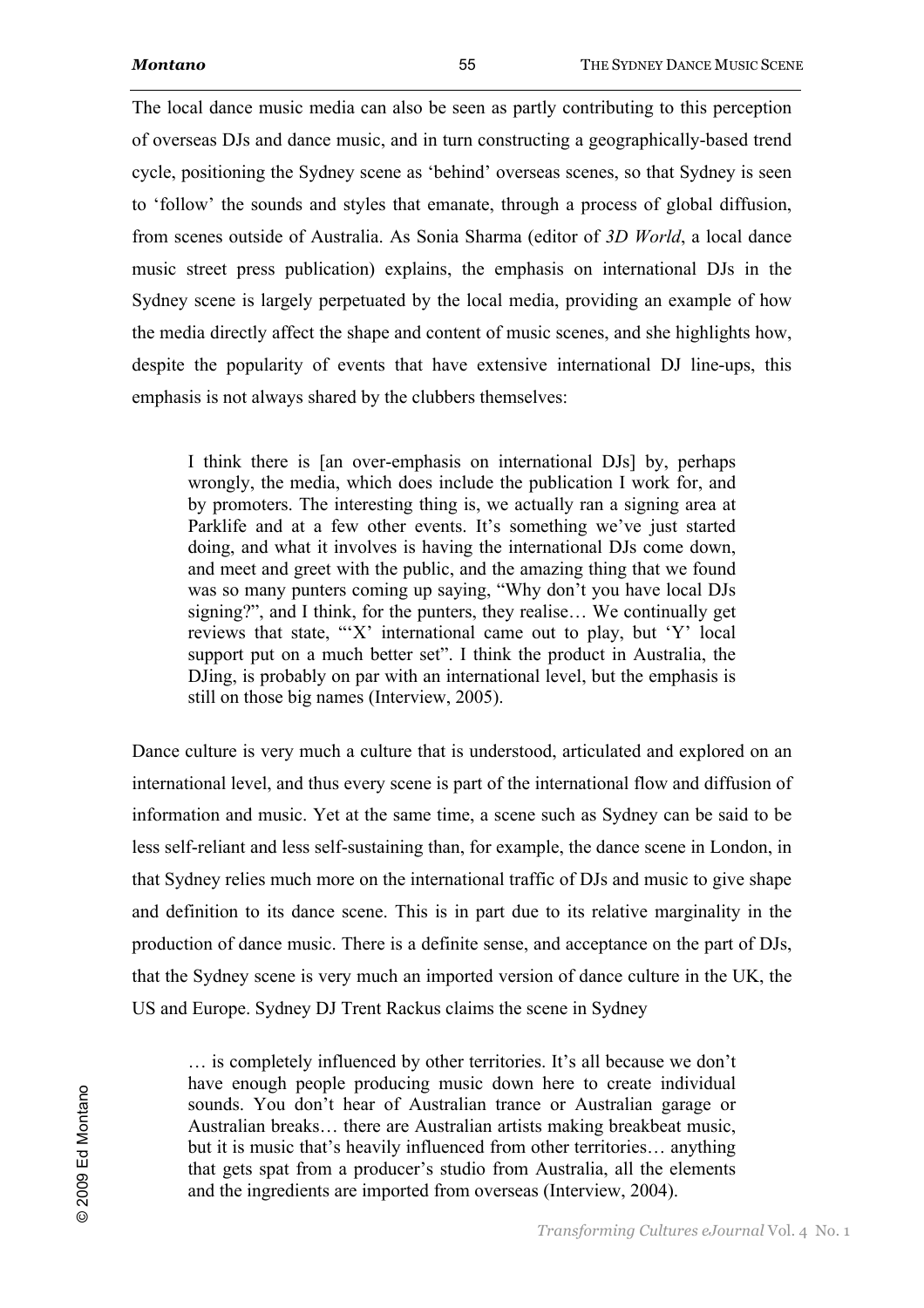This lack of producers thus dictates that the scene relies heavily on imported music, although this has not constrained the growth of the scene in the city. For Sydney DJ Stephen Allkins, Sydney definitely has its own unique dance scene, and as he explains, the way the city was isolated from British and US dance scenes, at least during the initial stages of the development of dance music, actually served to enhance this uniqueness as the scene progressed and developed:

Every city in the world has a distinct scene. Even if I travelled from Sydney to Brisbane or Sydney to Melbourne, let alone to an international city, it's different, because every city in the world has a personality, and I don't think music is any different. Yes, definitely, Sydney has a personality, but so does London, and so does Paris, and they are not the same. As far as us adopting and all that sort of bullshit, we were… Infusion, Itch-E and Scratch-E, Robert Racic… we were doing stuff in the 1980s. We didn't wave flags, and just got on and did it, and it was incredibly ahead of its time. If you listen to early Itch-E and Scratch-E albums now, producers weren't doing it in England, they were still doing piano-based house, whereas in Australia, because we were so isolated, we didn't need references… I lived in New York in 1988. Nobody could mix records, and I'd been mixing records for eight years. Being kept in the 'back' doesn't mean that we're sort of the poor cousin (Interview, 2005).

Allkins identifies a perception that continues to run throughout the Sydney dance music scene, and it is a significant comment, as it highlights the idea of cultural diffusion across geographical space and the assumption that has developed within Sydney, which is that its distance from other dance music scenes has somehow limited or restrained its development. Yet as Allkins points out, this has not really been the case, but the perception that Sydney's geographical detachment somehow means its dance scene is less culturally credible or significant remains, and seems to be firmly embedded, within Sydney dance music culture.

Tracing the historical development of the Sydney dance scene from gay culture, through rave culture, and on to club culture, it becomes apparent that, while the influence of British, and to a lesser extent US, dance culture has played, and continues to play, a significant role in this development, it is through the work of DJs and promoters that the Sydney scene has taken on its own identity. While contemporary dance music culture is most certainly a global culture, it does not follow that it is consumed and experienced in a globally shared manner. The Sydney scene, and indeed Australian dance culture as a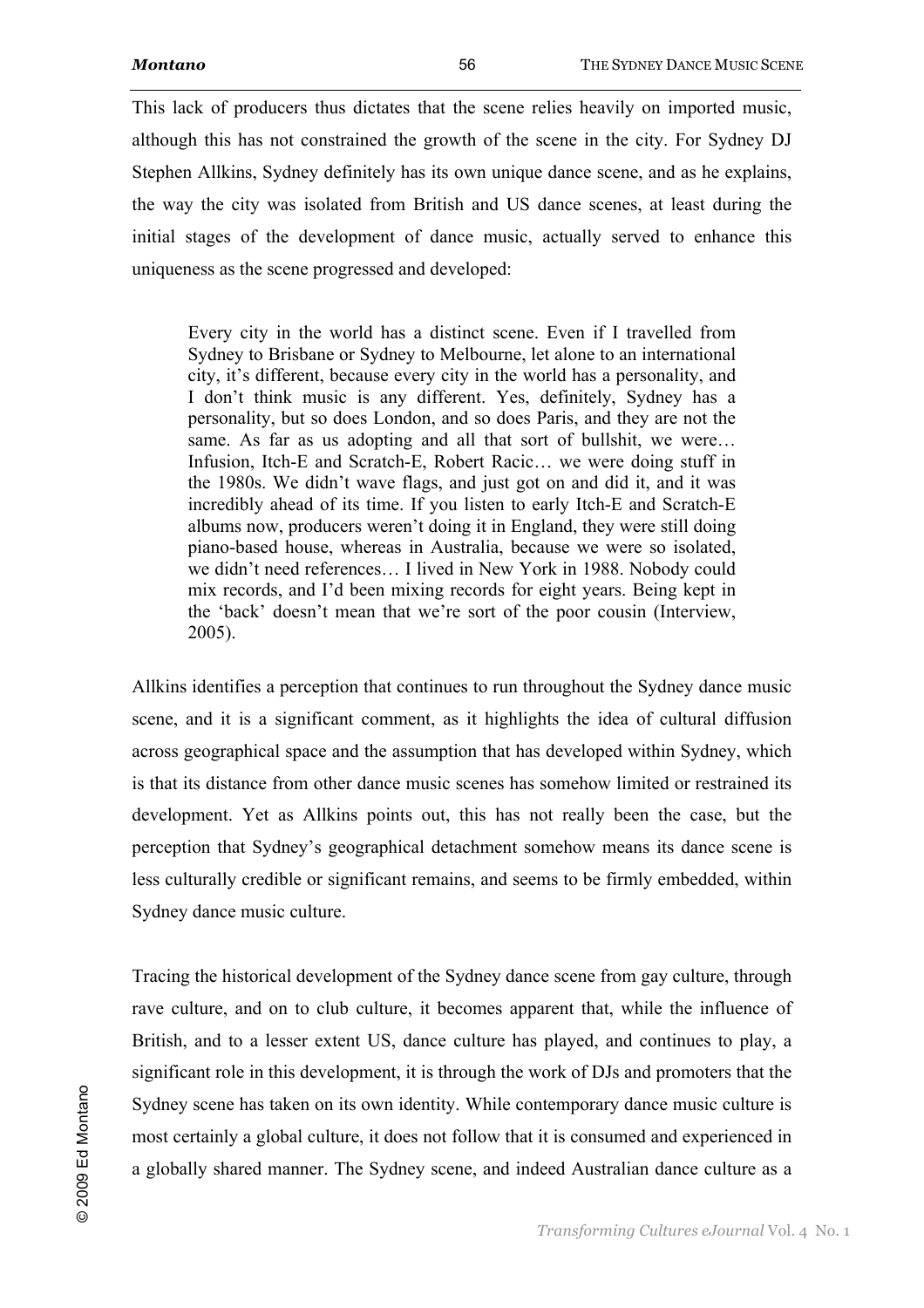whole, has traditionally struggled with its supposed secondary position below the dance scenes of the UK, Europe and the USA, in part a result of its reliance on imported vinyl, and the lack of a sizeable and supportive dance music industry infrastructure. Dance music and DJs from the northern hemisphere still exert a significant influence over the Sydney scene, and will do so for as long as the scene's participants continue to associate the global diffusion of dance music with a hierarchy of place.

#### **Bibliography**

- Bennett, A. (2000) *Popular Music and Youth Culture: Music, Identity and Place*. London: Macmillan.
- Bennett, A, and Peterson, R.( eds.) (2004) *Music Scenes: Local, Translocal, and Virtual*. Nashville: Vanderbilt University Press.
- Bidder, S. (2001) *Pump Up The Volume: A History of House*. London: Channel 4 Books.
- Brennan-Horley, C. (2007) "Work and play: Vagaries surrounding contemporary cultural production in Sydney's dance music culture". *Media International Australia* 123:123-137.
- Brewster, Bill, and Broughton, F. (2000) *Last Night a DJ Saved My Life: The History of the Disc Jockey*. London: Headline.
- Brookman, C. (2001) "'Forever Young': Consumption and Evolving Neo-tribes in the Sydney Rave scene". BSc Thesis, Geosciences, University of Sydney, Sydney.
- Cohen, S. (1999) "Scenes". In *Key Terms in Popular Music and Culture*, edited by B. Horner and T. Swiss. Oxford: Blackwell.
- Connell, J, and Gibson, C. (2003) *Sound Tracks: Popular music, identity and place*. London: Routledge..
- Fairley, J. (2001) The 'local' and 'global' in popular music. In *The Cambridge Companion to Pop and Rock*, edited by S. Frith, W. Straw and J. Street. Cambridge: Cambridge University Press.
- Fikentscher, K. (1991) Supremely clubbed, devastatingly dubbed: Some observations on the nature of mixes on 12-inch dance singles. *Tracking: Popular Music Studies* 4 (1):9-15.

——— (2000) *"You Better Work!" Underground Dance Music in New York City*. Hanover: University Press of New England.

- Frith, S. Straw,W. and Street,J. (eds.) (2001) *The Cambridge Companion to Pop and Rock*. Cambridge: Cambridge University Press.
- Gibson, C. (1997) *Subversive Sites: Rave, Empowerment and the Internet* 1997 [cited 23/09/2003. Available from <http://www.snarl.org/youth/chris1.pdf>]
	- (1999) Subversive sites: rave culture, spatial politics and the internet in Sydney, Australia. *Area* 31 (1): 19-33.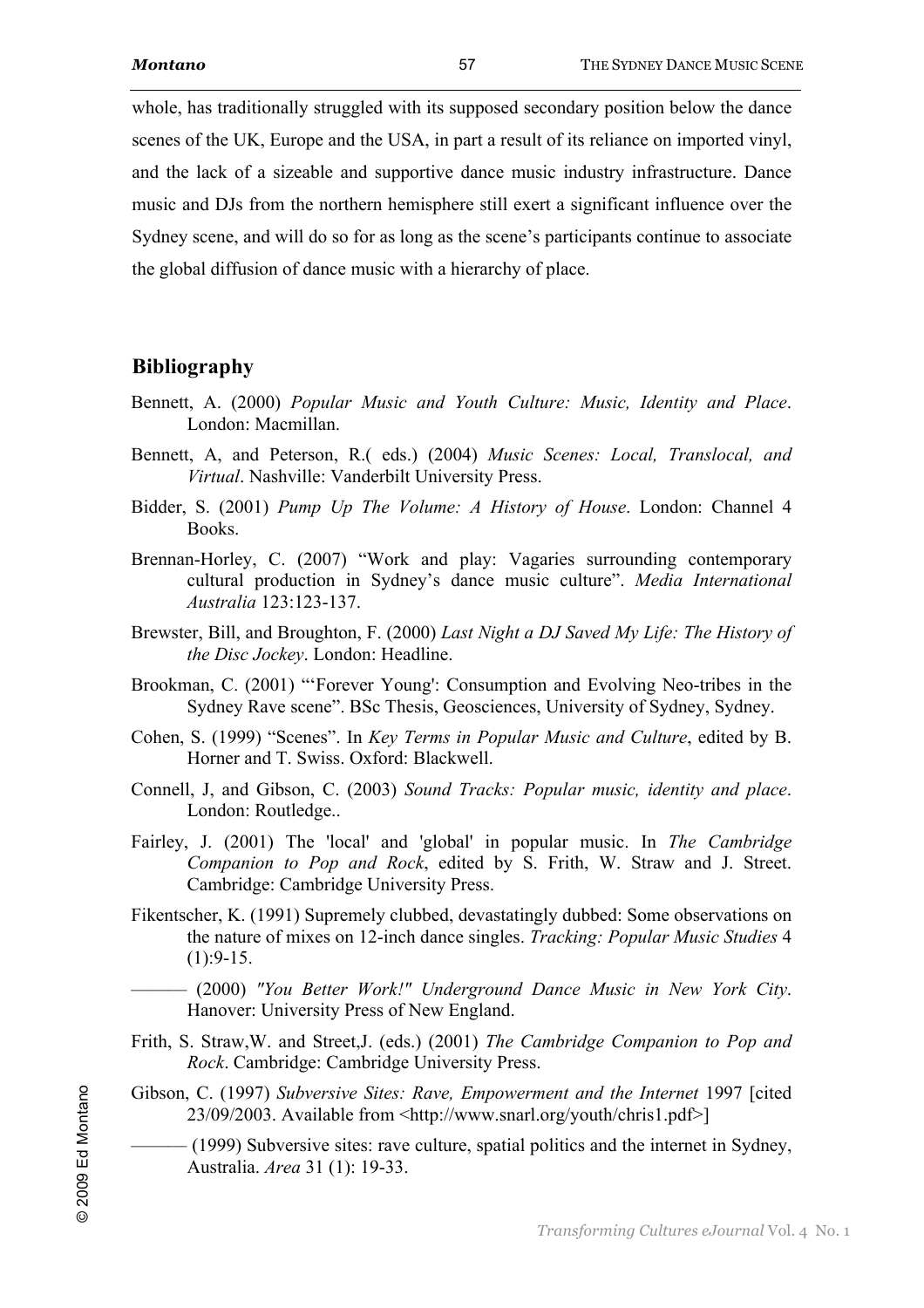- (2001) "Appropriating the Means of Production: Dance Music Industries and Contested Digital Space". In *Free NRG: Notes from the edge of the dance floor*, edited by G. St. John. Altona: Common Ground.
- Gibson, C. and Pagan, R. (2003) *Rave culture in Sydney, Australia: mapping youth spaces in media discourse* 2000 [cited 15/08/2003. Available from http://www.snarl.org/youth/chrispagan2.pdf]
- Haslam, D. (1997) DJ Culture. In *The Clubcultures Reader*, edited by S. Redhead, D. Wynne and J. O'Connor. Oxford: Blackwell.
	- ——— (2001) *Adventures on the Wheels of Steel: The Rise of the Superstar DJs*. London: Fourth Estate.
- Hayward, P. (ed.) (1992) *From Pop to Punk to Postmodernism: Popular Music and Australian Culture from the 1960s to the 1990s*. Sydney: Allen & Unwin.
- Hebdige, D. (1979) *Subculture: The Meaning of Style*. London: Methuen.
- Hesmondhalgh, D. (1996) "Flexibility, post-Fordism and the music industries". *Media, Culture and Society* 18:469-488.
- ——— (1997) The cultural politics of dance music. *Soundings* 5: 167-178.
- ——— (1998) The British dance music industry: a case study of independent cultural production. *British Journal of Sociology* 49 (2): 234-251.
- Homan, S. (1997) "Solidarity and sedition". *Perfect Beat* 3 (3): 90-94.
- ——— (1998) "After the law". *Perfect Beat* 4 (1):5 6-83.
- Horner, B. (1999) "Discourse". In *Key Terms in Popular Music and Culture*, edited by B. Horner and T. Swiss. Oxford: Blackwell.
- Kong, L. et al. (2006) "Knowledges of the creative economy: Towards a relational geography of diffusion and adaptation in Asia". *Asia Pacific Viewpoint* 47 (2):173-194
- Langlois, T. (1992) "Can you feel it? DJs and House Music culture in the UK". *Popular Music* 11 (2): 229-238.
- Luckman, S. (1998) "Rave Cultures and the Academy". *Social Alternatives* 17 (4):45- 49.
- ——— (2000) "Mapping the Regulation of Dance Parties". *Journal of Australian Studies* (64):217-223.
- ——— (2001a. What are they raving on about? *Perfect Beat* 5 (2):49-68.
- ——— (2001b) "Practice Random Acts: Reclaiming the Streets of Australia". In *Free NRG: Notes from the edge of the dance floor*, edited by G. St. John. Altona: Common Ground.
	- ——— (2002) "Party People: Mapping Contemporary Dance Music Cultures in Australia". PhD, University of Queensland, Brisbane.

Malbon, B. (1999) *Clubbing: Dancing, ecstasy and vitality*. London: Routledge.

- Marston, S. (2000) The social construction of scale. *Progress in Human Geography* 24 (2): 219-242.
- Mitchell, T. (1998) *Australian hip hop as a 'glocal' subculture* [cited 21/09/2003. Available from http://www.snarl.org/youth/tonym2.pdf]